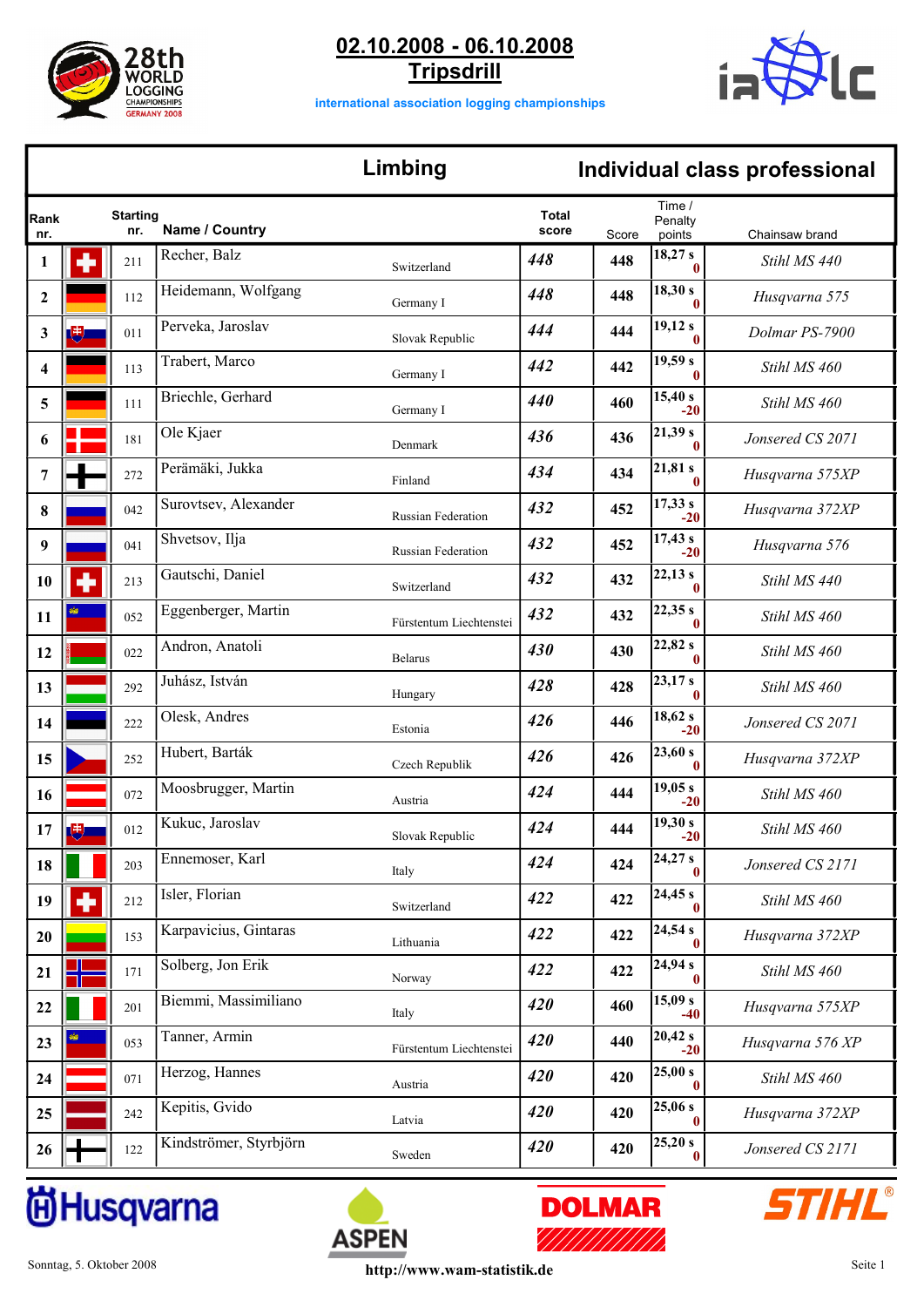



**international association logging championships**

### **Limbing Individual class professional**

| Rank<br>nr. |           | <b>Starting</b><br>nr. | Name / Country         |                         | <b>Total</b><br>score | Score | Time /<br>Penalty<br>points | Chainsaw brand   |
|-------------|-----------|------------------------|------------------------|-------------------------|-----------------------|-------|-----------------------------|------------------|
| 27          |           | 092                    | Komarytskyi, Igor      | Ukraine                 | 416                   | 416   | 25,97 s<br>0                | Husqvarna 365    |
| 28          |           | 101                    | Essenstam, Arian       | Netherlands             | 414                   | 454   | 16,92 s<br>$-40$            | Husqvarna 576    |
| 29          |           | 021                    | Nestsiarovich, Yury    | <b>Belarus</b>          | 414                   | 434   | 21,47s<br>$-20$             | Stihl MS 460     |
| 30          |           | 172                    | Skovseth, Martin       | Norway                  | 414                   | 434   | 21,64s<br>$-20$             | Jonsered CS 2071 |
| 31          |           | 131                    | Petitqueux, Jan Michel | France                  | 412                   | 432   | 22,25s<br>$-20$             | Husqvarna 576    |
| 32          |           | 221                    | Ehrpais, Taavi         | Estonia                 | 410                   | 450   | 17,94 s<br>$-40$            | Jonsered CS 2071 |
| 33          |           | 293                    | Rittlinger, Róbert     | Hungary                 | 410                   | 430   | 22,64 s<br>$-20$            | Stihl MS 460     |
| 34          |           | 291                    | Horvát, László         | Hungary                 | 410                   | 430   | 22,85 s<br>$-20$            | Stihl MS 460     |
| 35          | ZR        | 163                    | Williams, Dewi         | Great Britain           | 410                   | 410   | 27,65 s<br>$\bf{0}$         | Husqvarna 575XP  |
| 36          |           | 241                    | Selivanovs, Anatolijs  | Latvia                  | 408                   | 428   | 23,17 s<br>$-20$            | Jonsered CS 2071 |
| 37          |           | 091                    | Domashkin, Sergiy      | Ukraine                 | 408                   | 428   | 23,32 s<br>$-20$            | Sich             |
| 38          |           | 273                    | Tumelius, Esa          | Finland                 | 406                   | 426   | 23,86 s<br>$-20$            | Jonsered CS 2071 |
| 39          | <b>SK</b> | 161                    | Elliot, Richard        | <b>Great Britain</b>    | 404                   | 444   | 19,24 s<br>$-40$            | Jonsered CS 2071 |
| 40          |           | 073                    | Greber, Benjamin       | Austria                 | 404                   | 444   | 19,39 s<br>$-40$            | Stihl MS 440     |
| 41          |           | 051                    | Gstöhl, Sigmund        | Fürstentum Liechtenstei | 402                   | 442   | 19,84s<br>-40               | Jonsered CS 2171 |
| 42          |           | 121                    | Bengt, Rask            | Sweden                  | 402                   | 402   | 29,53 s<br>$\bf{0}$         | Jonsered CS 2171 |
| 43          |           | 223                    | Tooming, Sulev         | Estonia                 | 398                   | 418   | 25,89s<br>$-20$             | Stihl MS 460     |
| 44          |           | 191                    | Krese, Domine          | Slovenia                | 396                   | 436   | 21,00 s<br>-40              | Husqvarna 575XP  |
| 45          |           | 103                    | Roest, Jan             | Netherlands             | 396                   | 416   | 26,36 s<br>$-20$            | Husqvarna 576    |
| 46          |           | 023                    | Zaremba, Viktar        | <b>Belarus</b>          | 394                   | 434   | 21,57 s<br>$-40$            | Stihl MS 460     |
| 47          |           | 232                    | Saric, Ilija           | Croatia                 | 394                   | 394   | 31,88 s<br>$\bf{0}$         | Stihl MS 460     |
| 48          |           | 192                    | Cuk, Robert            | Slovenia                | 392                   | 432   | 21,95 s<br>$-40$            | Husqvarna 576 XP |
| 49          |           | 193                    | Drasler, Simen         | Slovenia                | 392                   | 412   | 27,03 s<br>$-20$            | Husqvarna 575XP  |
| 50          |           | 173                    | Hoel, Tom Vidar        | Norway                  | 390                   | 430   | 22,65 s<br>$-40$            | Stihl MS 460     |
| 51          | 博         | 013                    | Brinda, Peter          | Slovak Republic         | 388                   | 428   | 23,37 s<br>$-40$            | Husqvarna 372XP  |
| 52          |           | 243                    | Krisans, Edmunds       | Latvia                  | 384                   | 404   | 29,05 s<br>$-20$            | Husqvarna 372XP  |

# **尚Husqvarna**



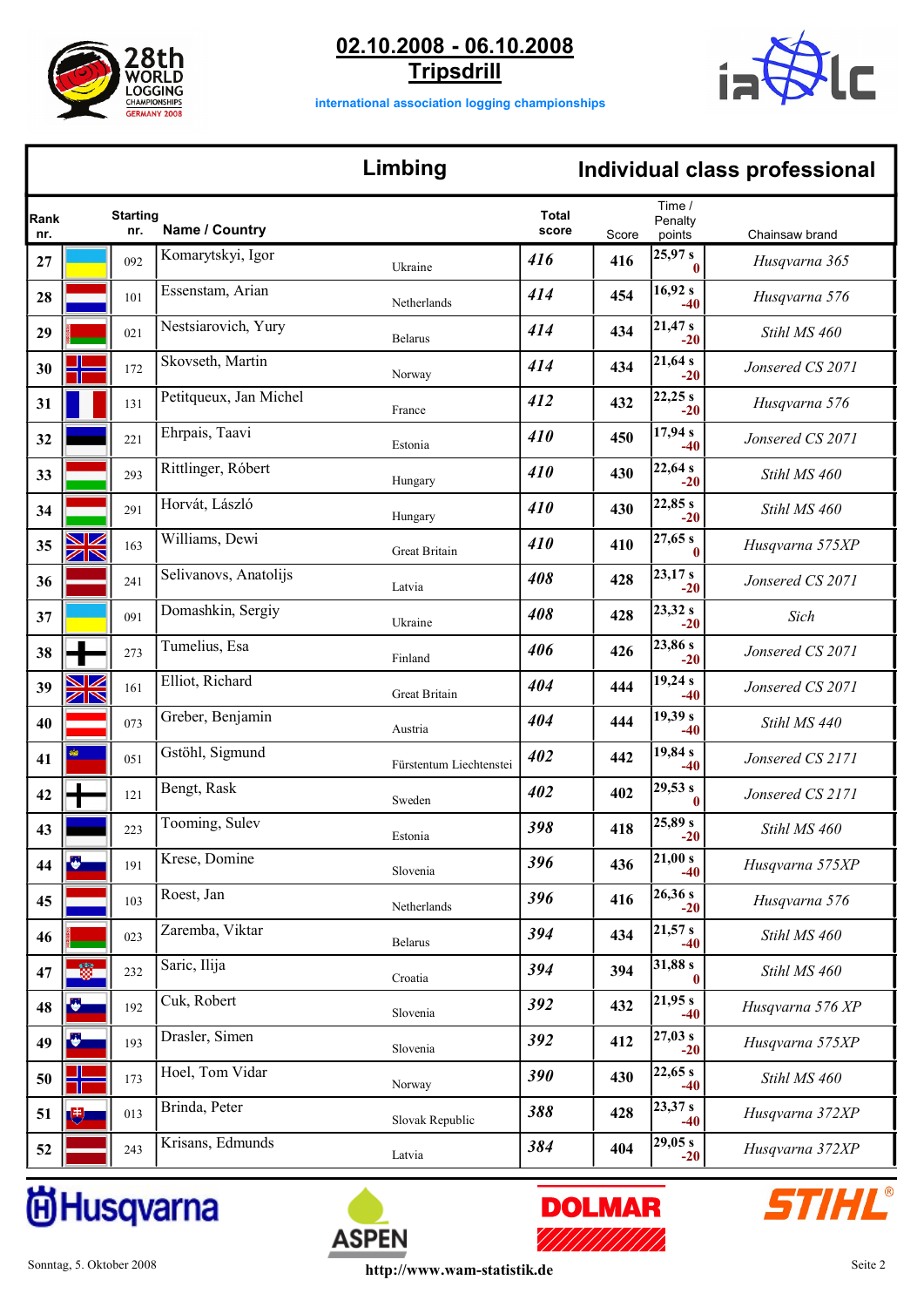



**international association logging championships**

## **Limbing Individual class professional**

| Rank<br>nr. | <b>Starting</b><br>nr. | Name / Country      |                           | <b>Total</b><br>score | Score | Time /<br>Penalty<br>points | Chainsaw brand    |
|-------------|------------------------|---------------------|---------------------------|-----------------------|-------|-----------------------------|-------------------|
| 53          | 123                    | Strandel, Lars      | Sweden                    | 380                   | 440   | 20,15 s<br>-60              | Husqvarna 575     |
| 54          | 043                    | Sokolov, Alexander  | <b>Russian Federation</b> | 378                   | 438   | 20,72 s<br>-60              | Husqvarna 576     |
| 55          | 143                    | Markovic, Marko     | Republic of Serbia        | 376                   | 396   | 30,97 s<br>$-20$            | Husqvarna 372XP   |
| 56          | 263                    | Mannes, Pascale     | Luxembourg                | 374                   | 394   | 31,94 s<br>$-20$            | Husqvarna 372XP   |
| 57          | 093                    | Kukhta, Volodymyr   | Ukraine                   | 372                   | 432   | 22,18s<br>$-60$             | Husqvarna 372XP   |
| 58          | 253                    | Vorlicek, Jiri      | Czech Republik            | 372                   | 392   | 32,32 s<br>$-20$            | Husqvarna 372XP   |
| 59          | 251                    | Andel, Jiri         | Czech Republik            | 368                   | 428   | 23,38 s<br>$-60$            | Dolmar PS-7900    |
| 60          | 083                    | Szala, Leszek       | Poland                    | 366                   | 366   | 38,61 s<br>$\bf{0}$         | Husqvarna 372XP   |
| 61          | 081                    | Stochniazek, Jacek  | Poland                    | 364                   | 404   | 29,20 s<br>$-40$            | Husqvarna 372XP   |
| 62          | 151                    | Balciunas, Romas    | Lithuania                 | 358                   | 438   | 20,93 s<br>-80              | Husqvarna 372XP   |
| 63          | 141                    | Bojanic, Goran      | Republic of Serbia        | 354                   | 414   | 26,79 s<br>$-60$            | Husqvarna 372XP   |
| 64          | 152                    | Penkaitis, Povilas  | Lithuania                 | 350                   | 410   | 27,90 s<br>-60              | Husqvarna 372XP   |
| 65          | 142                    | Stevic, Blazan      | Republic of Serbia        | 348                   | 388   | 33,14 s<br>-40              | Husqvarna 372XP   |
| 66          | 132                    | Dauphin, David      | France                    | 340                   | 420   | 25,41 s<br>$-80$            | Stihl MS 460      |
| 67          | 281                    | Bergen, David       | Belgium                   | 334                   | 414   | 26,55 s<br>$-80$            | Husqvarna 575XP   |
| 68          | 233                    | Lukac, Nico         | Croatia                   | 334                   | 374   | 36,61 s<br>$-40$            | Stihl MS 460      |
| 69          | 283                    | Moors, Eric         | Belgium                   | 328                   | 408   | 28,19 s<br>$-80$            | Dolmar PS-7900 H  |
| 70          | 182                    | Jacob Vibe          | Denmark                   | 326                   | 386   | 33,49 s<br>-60              | Husqvarna 576 XPG |
| 71          | 162                    | Jones, Alun         | Great Britain             | 320                   | 420   | 25,13 s<br>$-100$           | Husqvarna 372XP   |
| 72          | 202                    | Raffl, Johann Hans  | Italy                     | 318                   | 448   | 18,01 s<br>$-130$           | Husqvarna 575XP   |
| 73          | 282                    | Lambregts, Francois | Belgium                   | 310                   | 390   | 32,76s<br>$-80$             | Stihl MS 460      |
| 74          | 261                    | Wagner, Claude      | Luxembourg                | 308                   | 408   | 28,33 s<br>$-100$           | Husqvarna 372XP   |
| 75          | 033                    | Maijala, Shawn      | <b>USA</b>                | 308                   | 368   | 38,04 s<br>$-60$            | Dolmar PS-7900    |
| 76          | 102                    | Meijer, Martijn     | Netherlands               | 304                   | 444   | 18,98 s<br>$-140$           | Stihl MS 460      |
| 77          | 262                    | Kreins, André       | Luxembourg                | 276                   | 396   | 31,30 s<br>$-120$           | Stihl MS 460      |
| 78          | 032                    | Glenn, Joseph       | <b>USA</b>                | 274                   | 374   | 36,72 s<br>$-100$           | Dolmar PS-7900    |





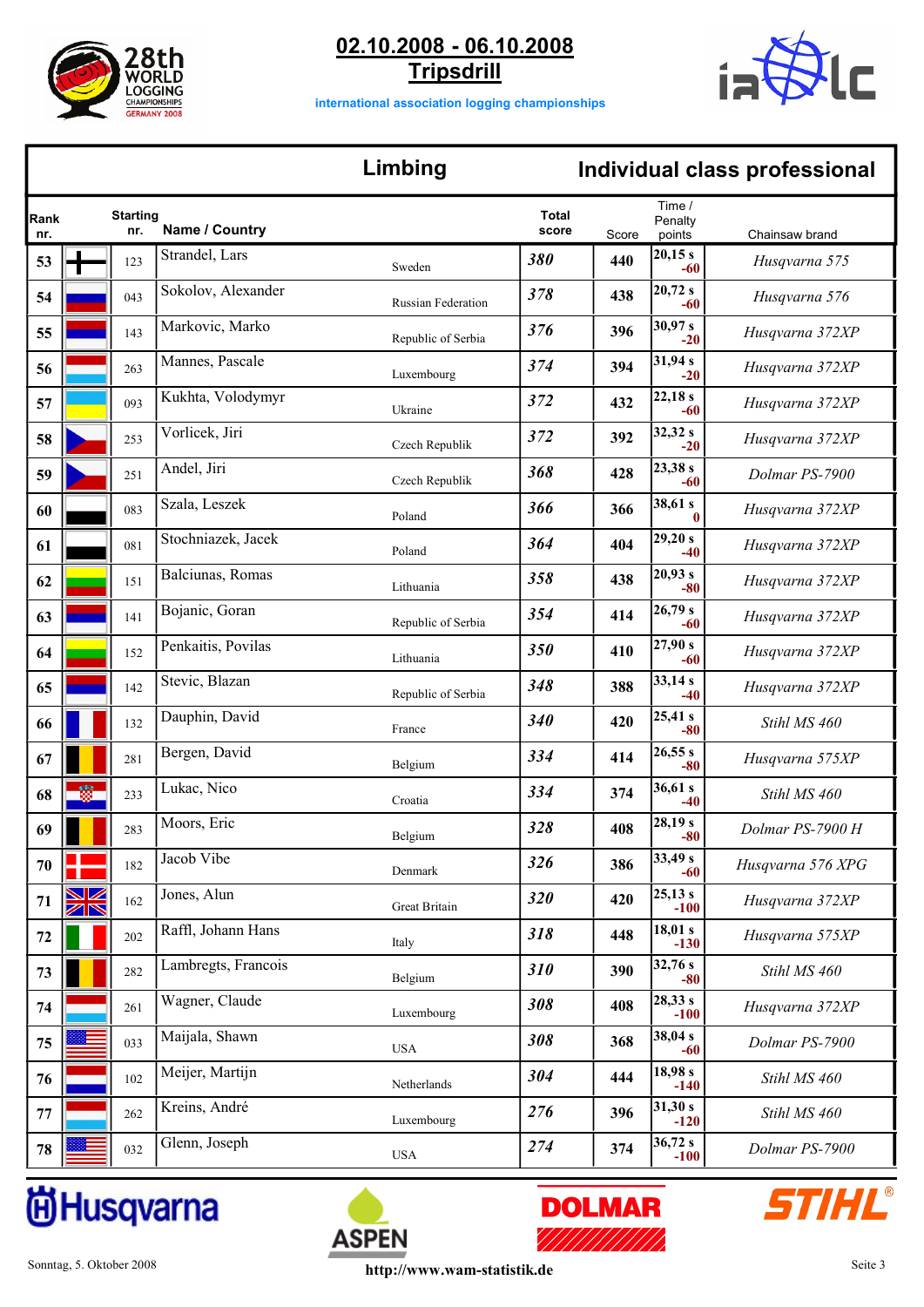



**international association logging championships**

#### **Limbing Individual class professional**

|             |          |                        |                                   | ешкинд     |                |       |                             | <b>IIIUIVIUUAI GEDD PIULESSIUIIAI</b> |
|-------------|----------|------------------------|-----------------------------------|------------|----------------|-------|-----------------------------|---------------------------------------|
| Rank<br>nr. |          | <b>Starting</b><br>nr. | Name / Country                    |            | Total<br>score | Score | Time /<br>Penalty<br>points | Chainsaw brand                        |
| 79          |          | 231                    | Lukic, Ilja                       | Croatia    | 266            | 406   | 28,60 s<br>$-140$           | Stihl MS 460                          |
| 80          |          | 082                    | Radzioch, Andrzej                 | Poland     | 230            | 430   | 22,74s<br>$-200$            | Husqvarna 372XP                       |
| 81          |          | 133                    | Casparros, Joan                   | France     | 208            | 408   | 28,10 s<br>$-200$           | Husqvarna 575                         |
| 82          |          | 271                    | Laatikainen, Jarmo                | Finland    | <b>140</b>     | 200   | 119,11<br>-60               | Jonsered CS 2071                      |
| 83          | an ing   | 061                    | Vargas Mora, Jose Gregorgio       | Venezuela  | 86             | 386   | 33,47 s<br>$-300$           | Husqvarna 372XP                       |
| 84          |          | 062                    | Carvajal Carabali, Carlos Alberto | Venezuela  | 60             | 380   | 35,37 s<br>$-320$           | Husqvarna 372XP                       |
| 85          | بالأنافي | 063                    | Torres, Sergio Huansi             | Venezuela  | 56             | 356   | 41,39s <br>$-300$           | Husqvarna 372XP                       |
| 86          |          | 031                    | Jensen, Jason                     | <b>USA</b> | 0              | 352   | 42,32 <br>$-420$            | Dolmar PS-7900                        |